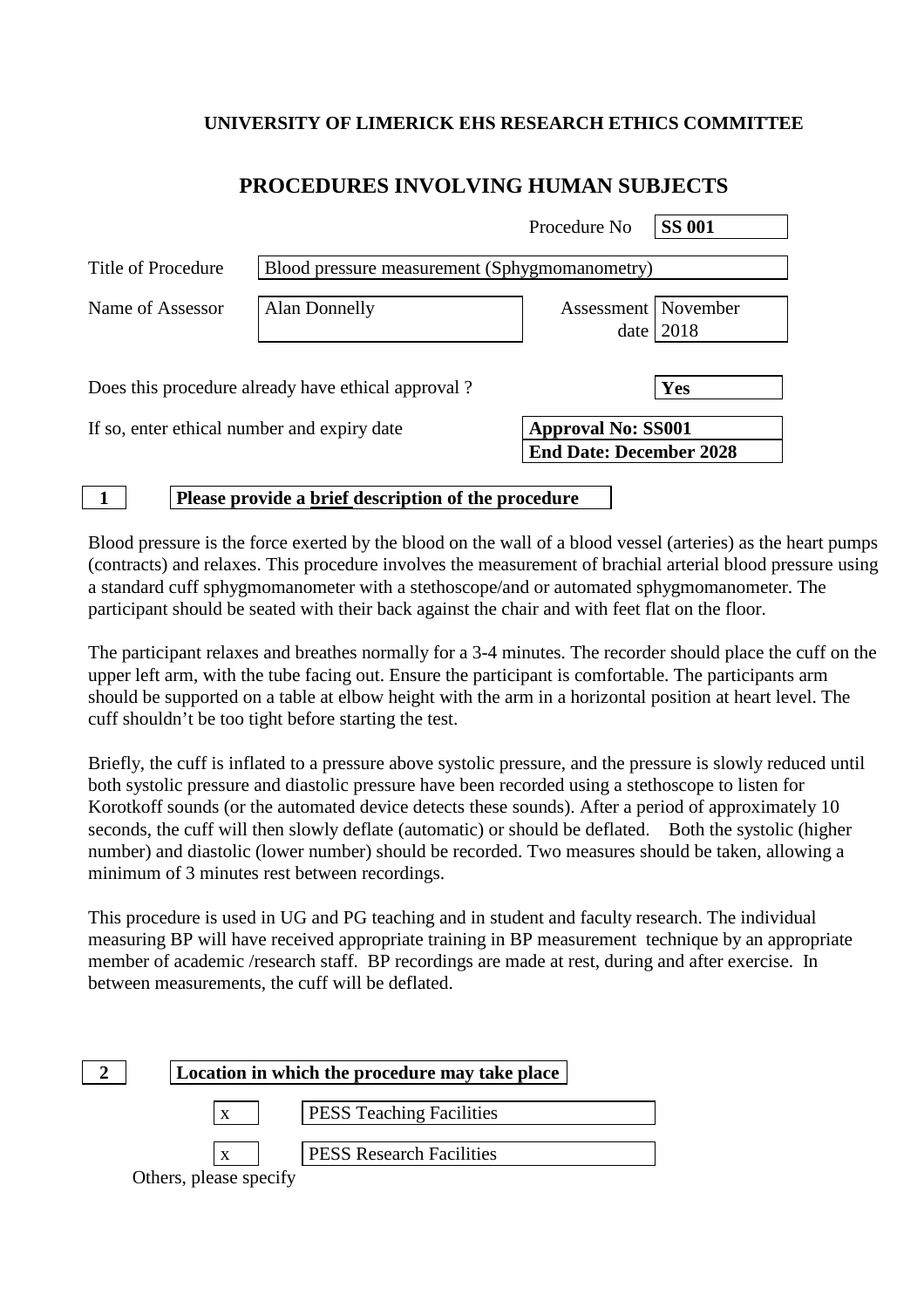

$$
\boxed{4}
$$

**4 Potential risks. To be explained before obtaining consent**

- 
- $X \mid$  None, or minimal discomfort only

There is a slight risk that ischaemic damage to the arm could occur if the cuff remains inflated for a very long period. Additionally, it is theoretically possible that over-inflation of the cuff could result in soft tissue injury. Students will be instructed on use of the technique, and will be cautioned about overinflation and about the potential for ischaemic injury if the cuff is left inflated for too long.

### **5 Action to be taken in the event of a foreseeable emergency**

The procedure will be terminated if the volunteer shows any sign of distress.

Standard first aid procedures may be required depending on the severity of the situation. The following standard procedure should be followed in the event of an incident occurring in the PESS building / UL Facility:

- 1. Stop the procedure. Position the subject to prevent self-injury.
- 2. If appropriate, raise the subject's lower limbs to improve blood flow. Should the subject fail to respond summon help immediately.
- 3. Check vital signs airways, breathing and circulation (ABC)
- 4. If required attempt CPR as soon as possible.
- 5. Requesting Help: Emergency Contact telephone numbers are listed on laboratory door:
	- During normal working hours 9am-5pm, use lab phone to contact the Student Health Centre on **061-20**2534
	- Outside of normal working hours, or if the Student Health Centre number is engaged/busy, use the laboratory phone to dial 3333 for UL security personnel who will then contact the ambulance service. If in PESS, contact one of the PESS First Aiders – names are listed on the PESS laboratory door.
- 6. When contacting the above clearly state: Location, Building, Room Number, Nature of Incident/Accident and provide a contact number.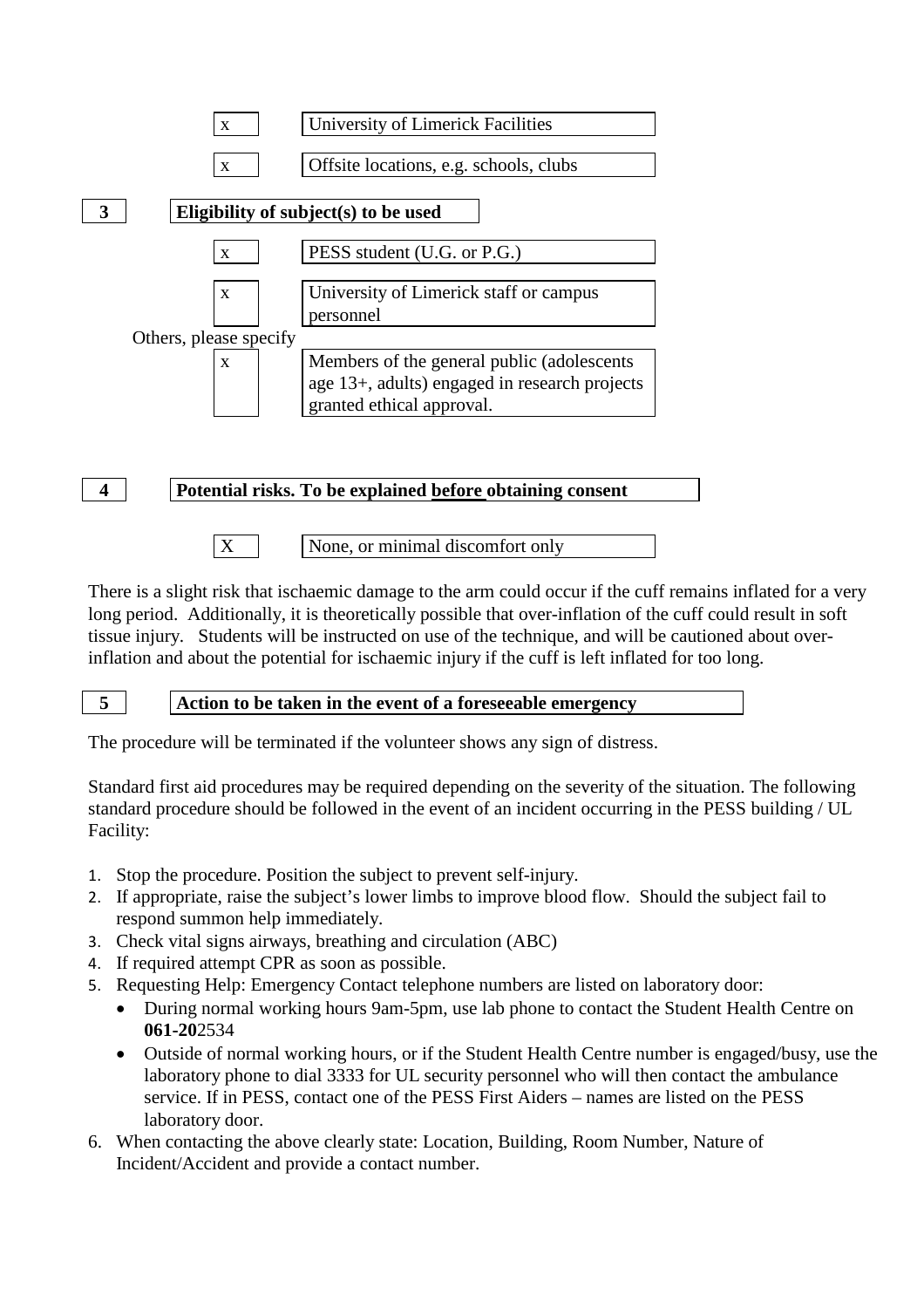7. Complete the UL 'Accident & Emergency' form (completed by the investigator, not the volunteer). Forms available on UL HR website: <https://www.ul.ie/hr/hr-policies-procedures-and-forms-z>

If an emergency or incident occurs offsite, follow the local procedures for dealing with such an event.

#### **Ensure you are aware of the offsite local safety procedures in the event of a foreseeable emergency.**